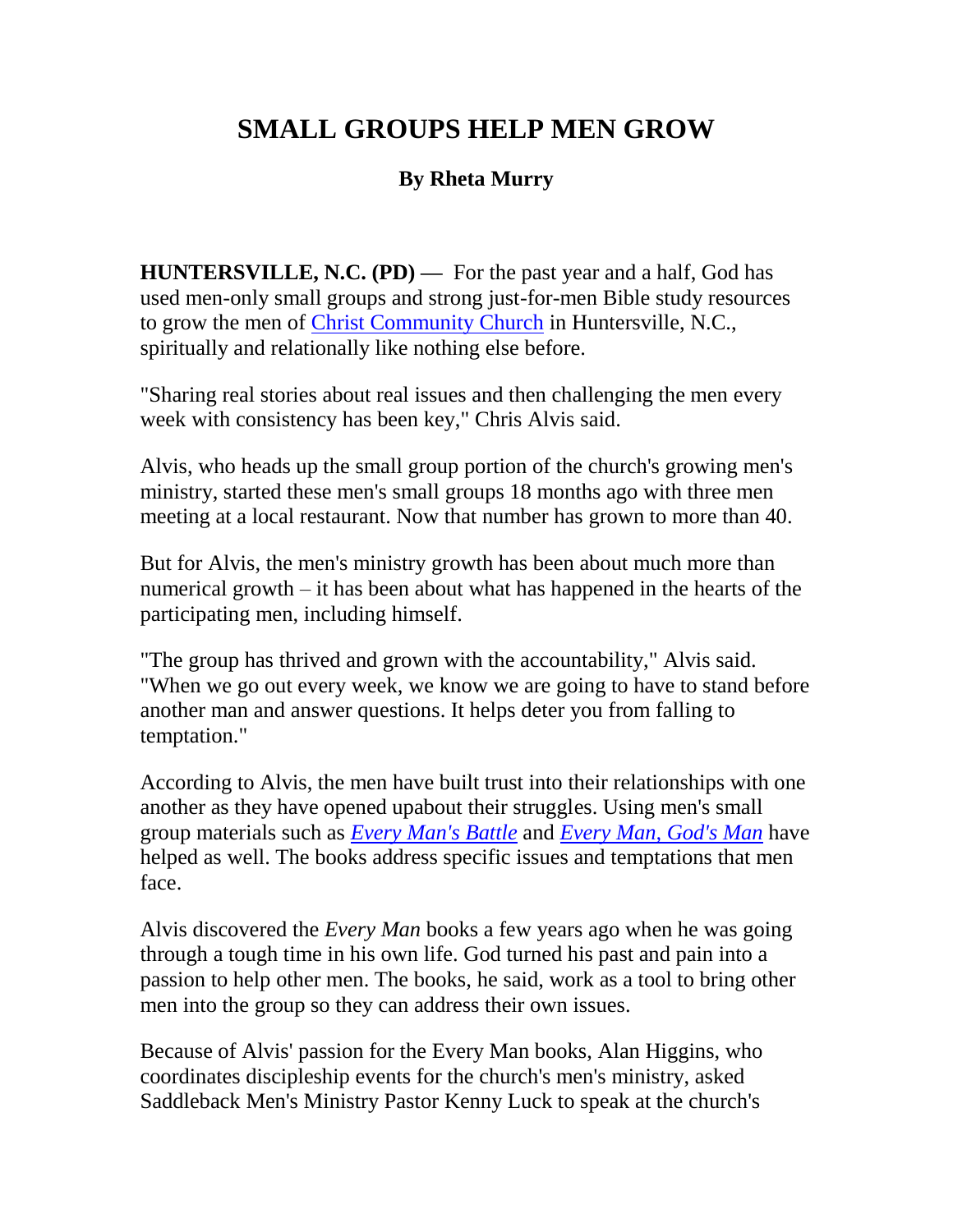second men's conference last March. Each man attending received a free book and an eight-week small group study guide. Luck challenged every man in attendance to participate in a study using the material. During the conference, 14 men accepted Christ and 64 recommitted their lives to him. Many more committed to be a part of a men's small group. Alvis said it's difficult to gauge how many joined or formed groups following the conference, since men from other churches also attended. He said 10 joined his groups, while the church's men's ministry leader, Alan Higgins, recently started a study with another eight men.

It is difficult to get men to commit to a men's group, Alvis said. Still God has used the Everyman series to work and do amazing things with the men who have committed to growing.

Craig Rayner, who attends one of the Alvis' groups, said it challenges and motivates while giving him a desire to develop a deeper relationship with God. "It is awesome to know we can share life struggles with other men who strive to deepen their faith and knowledge of Jesus," he added.

The men challenge one another to stop blending in with the non-believing world by refraining from cursing, telling crude jokes, and not putting themselves in an atmosphere that isn't conducive to a godly lifestyle, Alvis explained. This means eliminating R-rated movies, identifying television shows full of temptation, and not patronizing business establishments having a 'sexual atmosphere' – along with having a quiet time each day.

"We discussed how we need to eliminate those from our lives in order to remove temptations or raise our standards," Alvis said. "When standards are changed, it takes [us] to another level of maturity."

The men have become transparent, open, honest, and 'real' with one another and pray for one another – which are all keys to developing a

successful men's ministry, Alvis said. Relationships formed cause growth in men's lives. One man, through the trust in the relationships, opened up about hurtful things in his past. That man had not talked to his father in 25 years. As a result of the group relationships, the man and his father talked face to face, which brought many things that had haunted the younger man for years out in the open, allowing him to begin to heal.